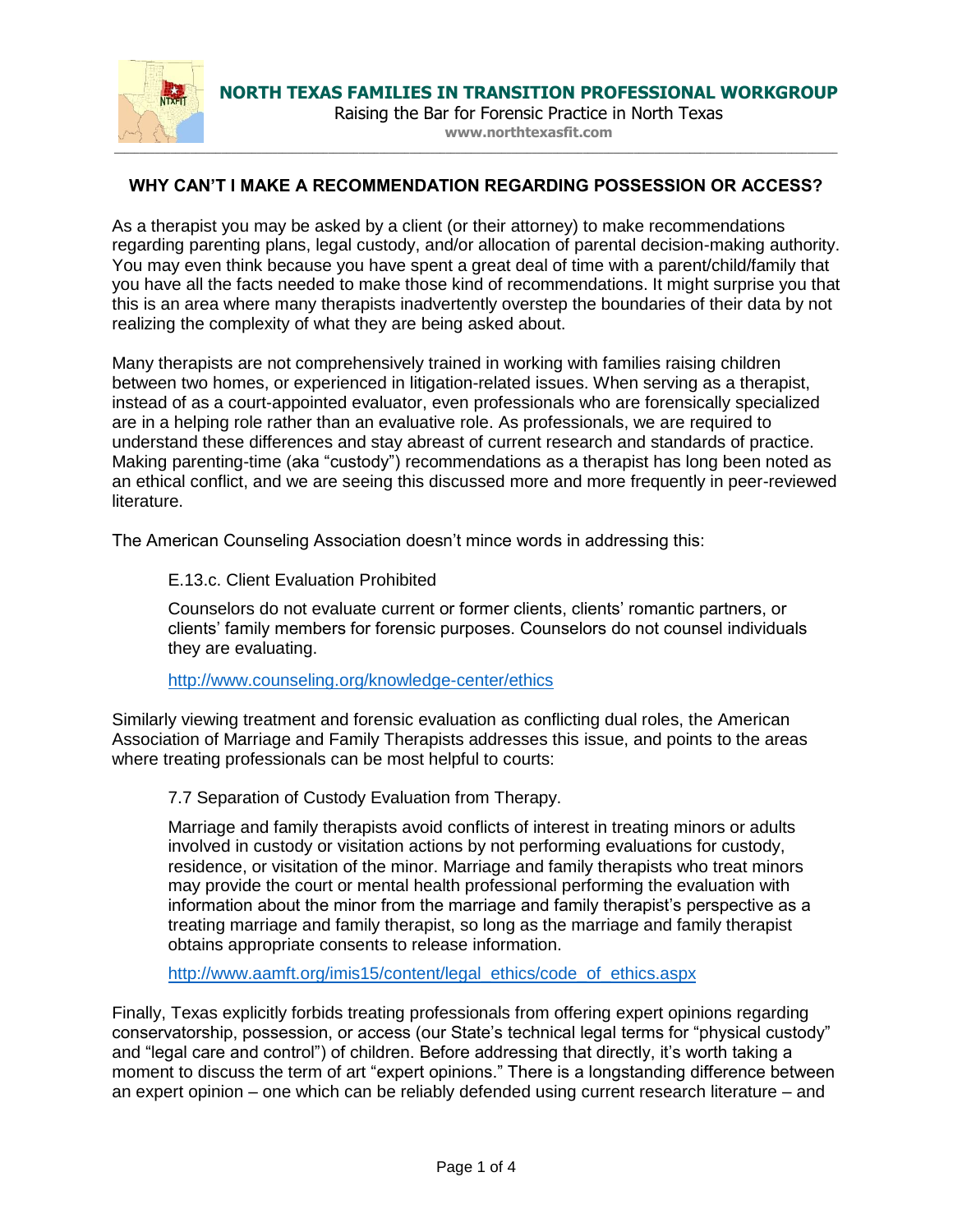

 $\overline{a}$ 

Raising the Bar for Forensic Practice in North Texas **www.northtexasfit.com**

the opinion of an expert. Experts are people too, and may have various values and beliefs that contribute to their preferences. Obviously therapists are taught to watch out for our own personal views impacting on client autonomy, but sometimes the urge to help outpaces the actual knowledge base available, particularly when it comes to the specialized area of forensics. Consistent with the goal of avoiding simply giving personal opinion, the focus of the court is on what *professional* impressions are reliable (scientifically sound) enough to assist the trier of fact.

Texas approaches this in a way that closely mirrors the AAMFT:

Texas Family Code, Section 104.008. CERTAIN TESTIMONY PROHIBITED.

(a) A person may not offer an expert opinion or recommendation relating to the conservatorship of or possession of or access to a child at issue in a suit unless the person has conducted a child custody evaluation relating to the child under Subchapter D, Chapter 107.

(b) In a contested suit, a mental health professional may provide other relevant information and opinions, other than those prohibited by Subsection (a), relating to any party that the mental health professional has personally evaluated.

<http://www.statutes.legis.state.tx.us/Docs/FA/htm/FA.104.htm#104.008>

This isn't a prohibition on all testimony, but a limitation on what may be admitted (and a good guideline for the therapist on what they should be addressing). These provisions apply to both children's therapists and those working with parents involved in litigation. Indeed, the classic bad example is a parent's therapist who testifies without ever meeting the child's other parent, based solely on their own client's self-report, as to the mental health condition/diagnosis of the child's other parent and/or reasons the other parent's time with the child should be changed (expanded, lessened, supervised, or ended). Even if accurate, such opinions are *unsupported<sup>1</sup>* and ethically, as well as legally, inappropriate.

For clinicians who are working with children there is clear guidance in professional literature regarding the need to examine multiple hypotheses for any issues presented. Greenberg, et. al (2003) offered the not-uncommon example of a child crying during transitions between the parents. They noted even when such behavior exists

"it is important that the therapist consider a variety of possible explanations for the child's statements and behavior. The therapist needs to consider the child's explanation, each parent's observations and views, surrounding circumstances, and the child's developmental stage. The timing of an allegation may also be important, particularly if there is an upcoming hearing or other event in which the reported event might be relevant in determining a legal outcome or a parenting decision. Possible hypotheses include, but are not limited to:

1) developmental issues which cause transitions or visits to be difficult for the child;

2) the circumstances of the visit exchange are stressful;

<sup>&</sup>lt;sup>1</sup> See also ACA Code of Ethics E.13.a regarding objective findings that can be substantiated and appropriate techniques when offering evaluations for legal proceedings.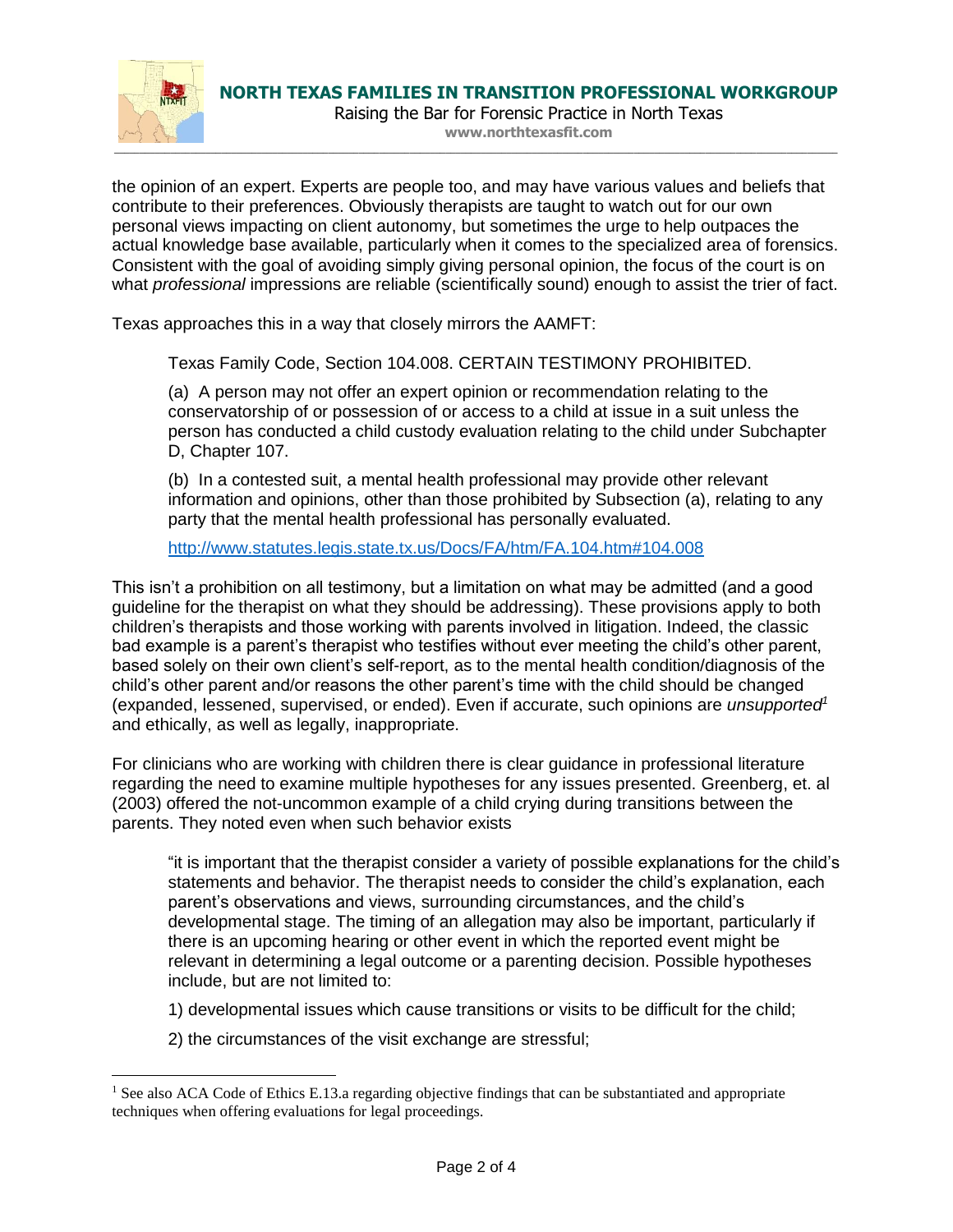

 $\overline{a}$ 

**www.northtexasfit.com**

3) the child experienced an unpleasant event with one of the parents, which the child perceived correctly and remembered accurately;

4) the child has a distressing memory or perception associated with one of the parents, which he or she only partially heard, saw, or understood;

5) the child is recalling some memory associated with one of the parents and has also heard extensive adult discussion about the alleged event;

6) the child has experienced an event or events which have been mischaracterized or misinterpreted due to age or developmental factors;

7) another person (the custodial parent, older sibling, or misled professional) has suggested or communicated to the child that the other parent is unsafe or exhibits emotional distress when the child has contact with that parent;

8) the child is currently having difficulty in his/her relationship with one parent, and the other parent is communicating that avoidance is an appropriate response to this problem (rather than resolving the issue with the parent involved);

9) the child is insecure about his or her relationship with a parent or feels responsible for caring for that parent emotionally;

10) the child has been externally influenced (by a parent, older sibling, or other significant adult) to report a false unpleasant event; and/or

11) the child is angry at a parent for some other event and the allegation is an attempt to retaliate or get the parent's attention. The latter possibility is most likely to be relevant in the case of an older child who may have been taught (often by observing their parents' behavior) that avoidance and/or retaliation are appropriate ways to deal with emotional issues.

The therapist who does not consider all of these possibilities, but rather limits his/her consideration to a subset of these interpretations (e.g., assuming that the child's account is literally accurate or, conversely, that it is entirely the product of the custody conflict) runs the risk of introducing a systematic bias into the child's treatment. Such a therapist is likely to limit his or her explorations in a manner consistent with this limited interpretation of events, and to seek or value only that information that is consistent with the therapist's pre-existing orientation or viewpoint."<sup>2</sup>

A child who experiences difficulty adjusting to their parents' separation is, as noted above, not an uncommon event, and even that simple issue may have almost a dozen reasonable explanations. Unfortunately, family transitions are often difficult and packed with complicated issues that families turn to mental health professionals to assist with. If you've continued reading this far, it seems likely you're interested in how to address those cases as well. Our ethics codes and State statutes are roadmaps for the basics, and a shield against attorneys who may trip us up by overreaching. For those who are willing to invest the time, good information exists for advanced intervention as well.

<sup>&</sup>lt;sup>2</sup> Greenberg, L. R., Gould, J. W., Gould-Saltman, D. J. & Stahl, P. M. (2003). Is the child's therapist part of the problem? What judges, attorneys, and mental health professionals need to know about court-related treatment for children. Family Law Quarterly. 37, 39-69.